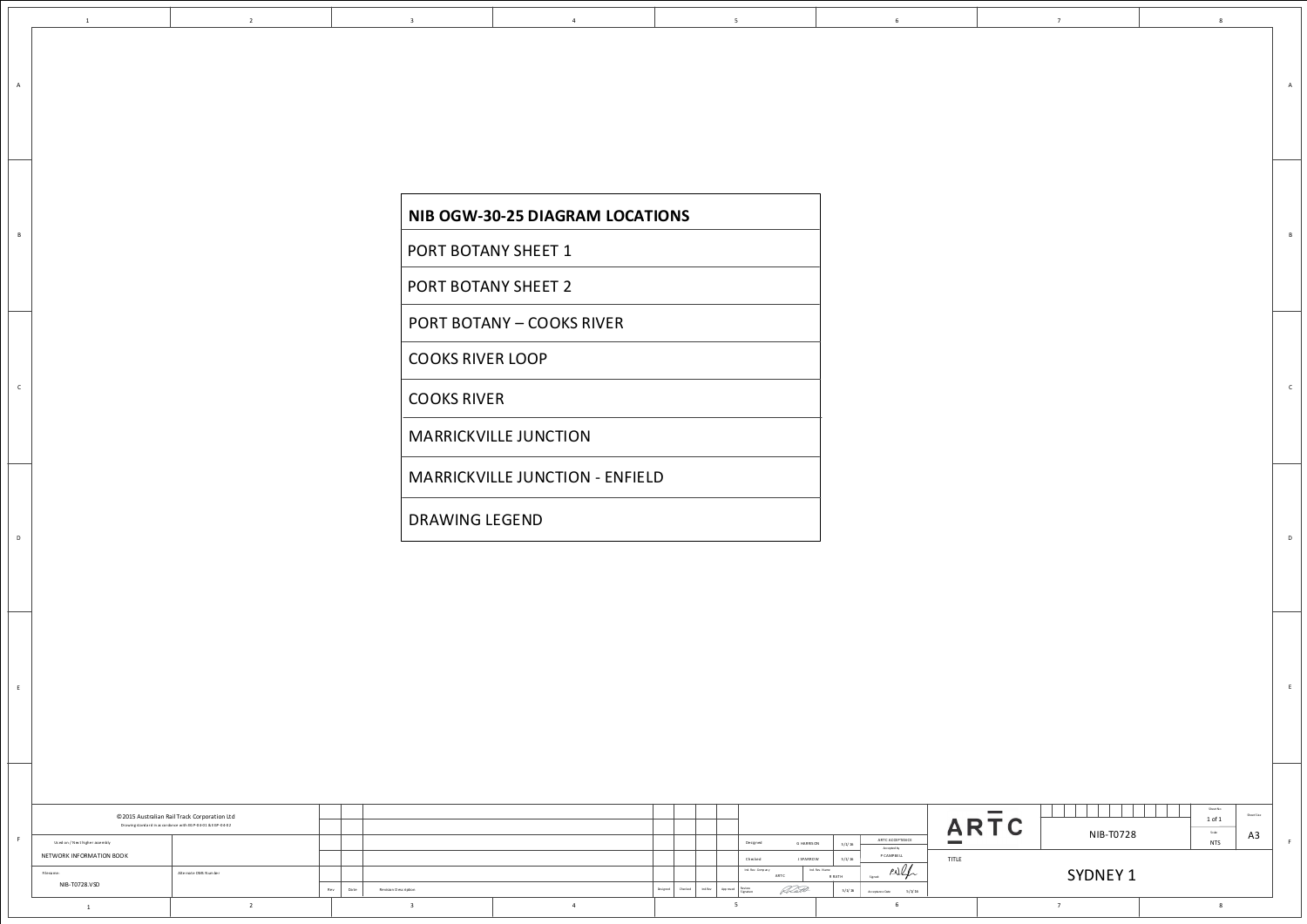<span id="page-1-0"></span>

| <u>I information in Section Z as well as the</u> |
|--------------------------------------------------|
| legend and general information in Section        |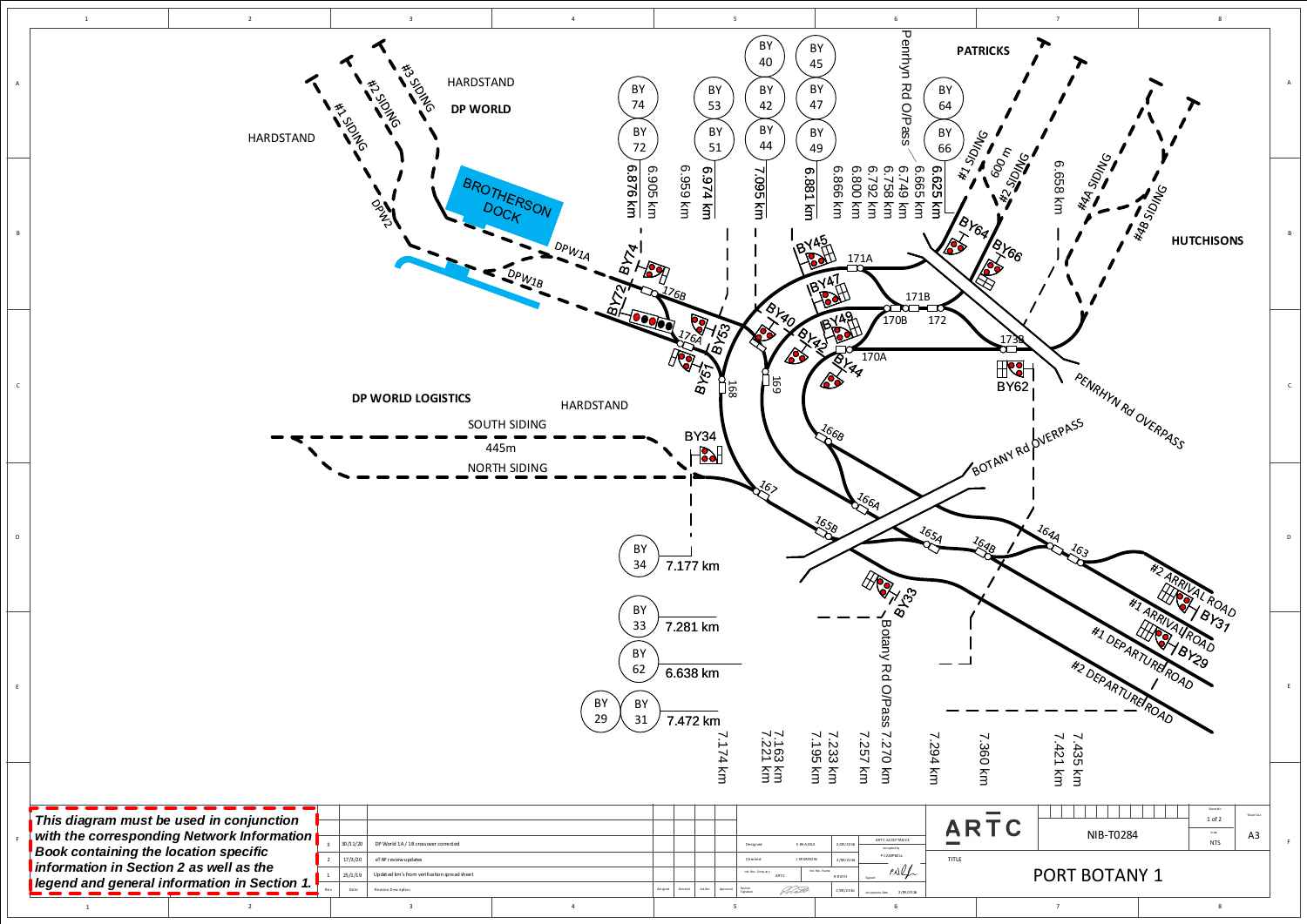<span id="page-2-0"></span>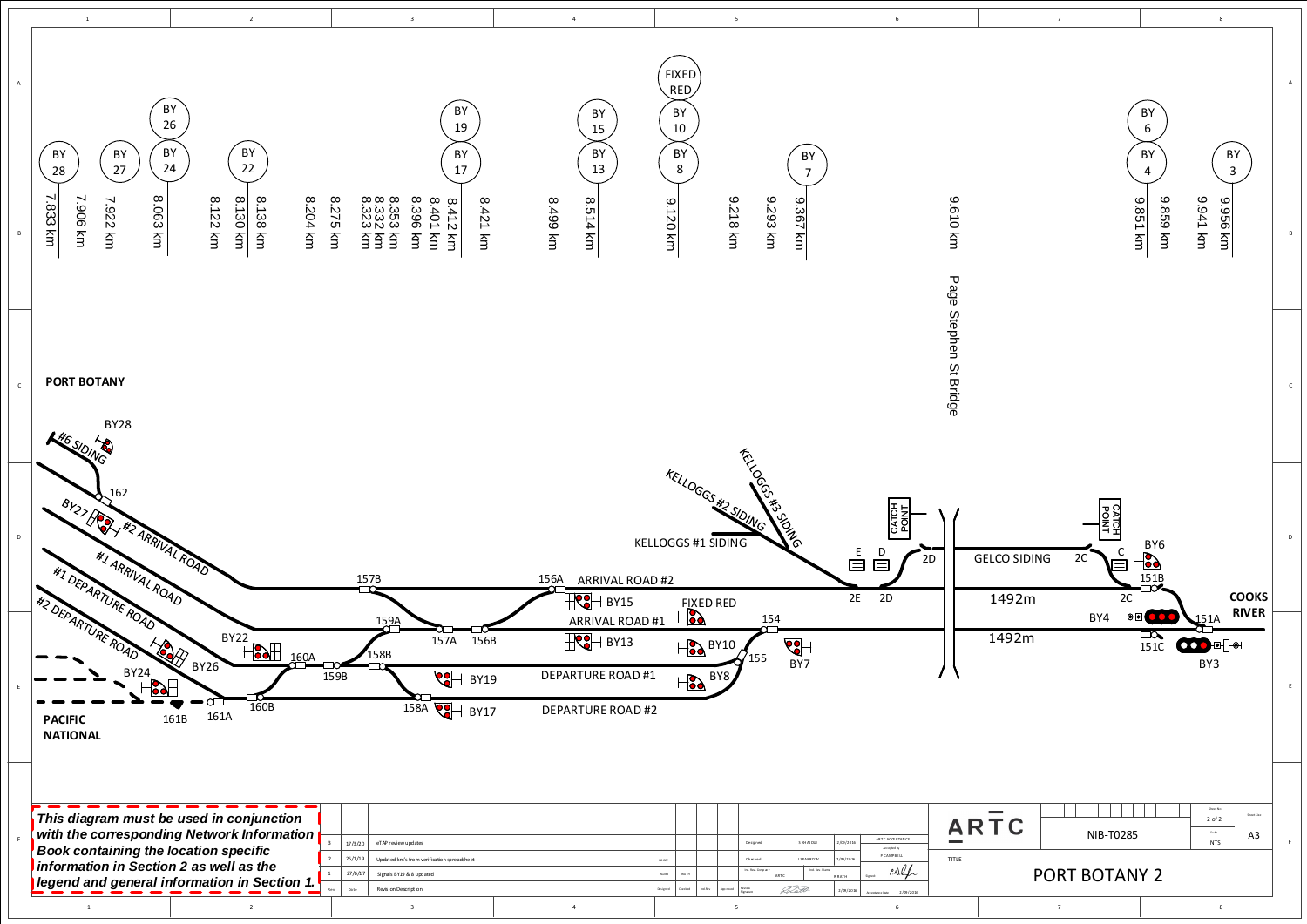<span id="page-3-0"></span>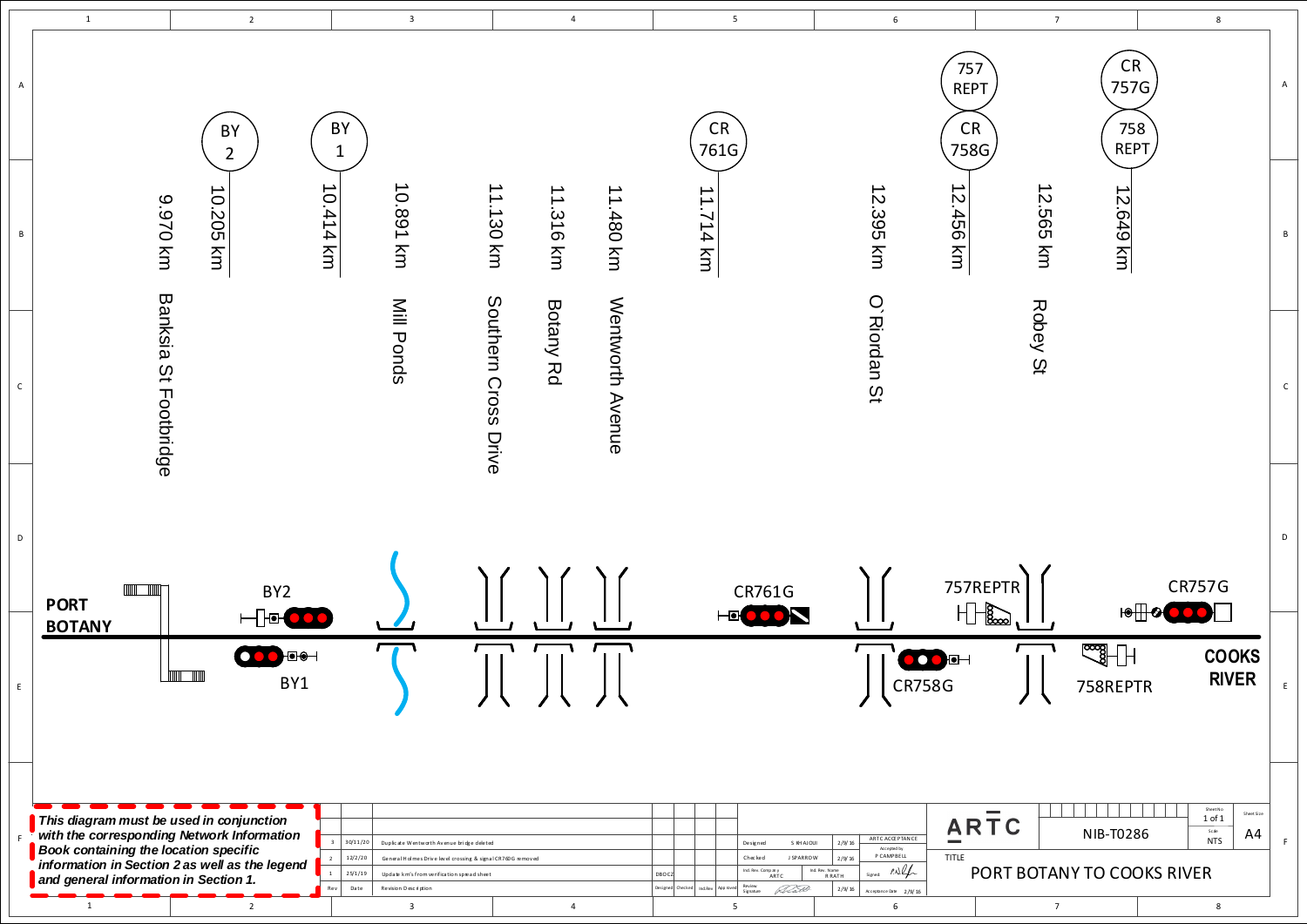<span id="page-4-0"></span>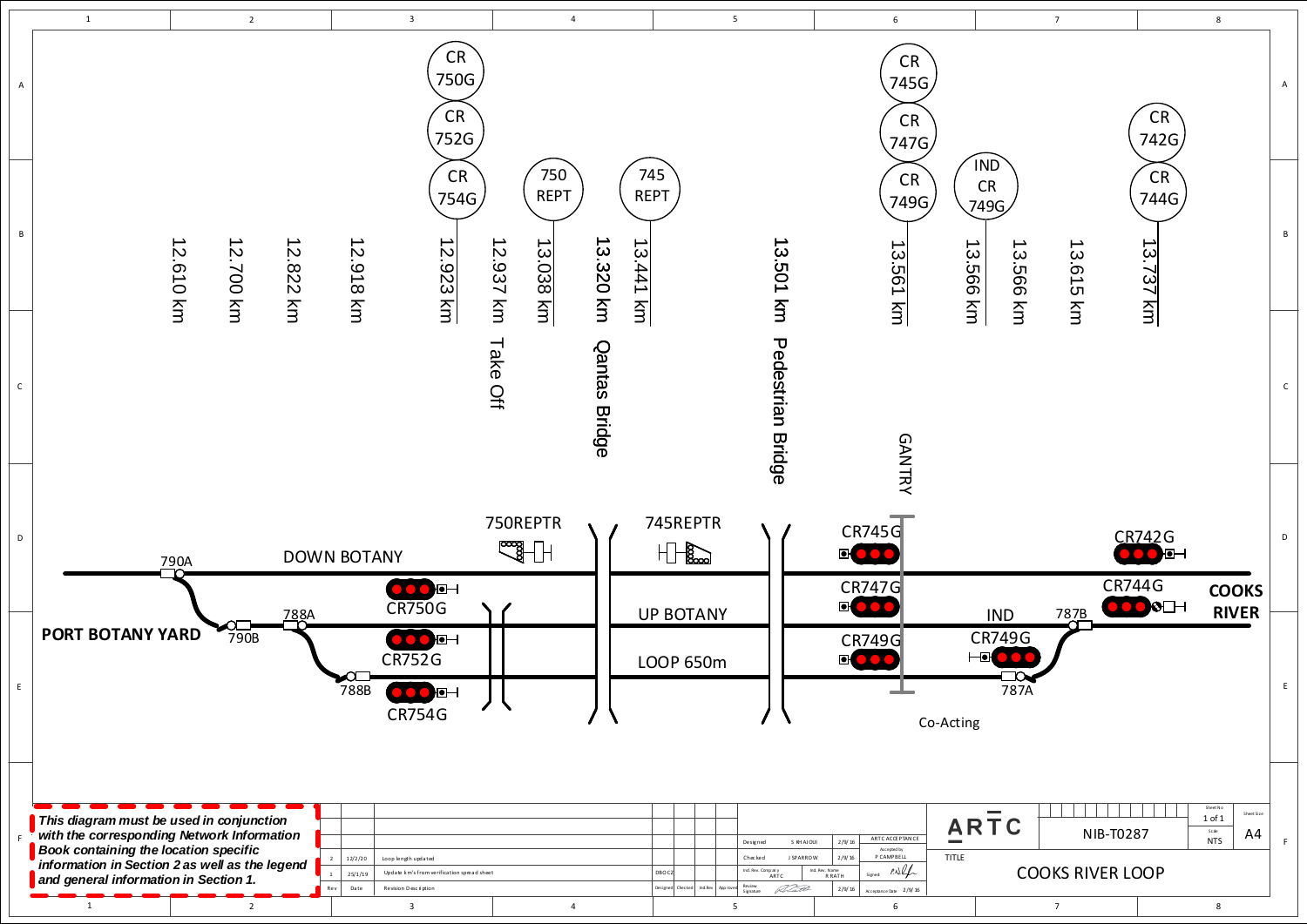<span id="page-5-0"></span>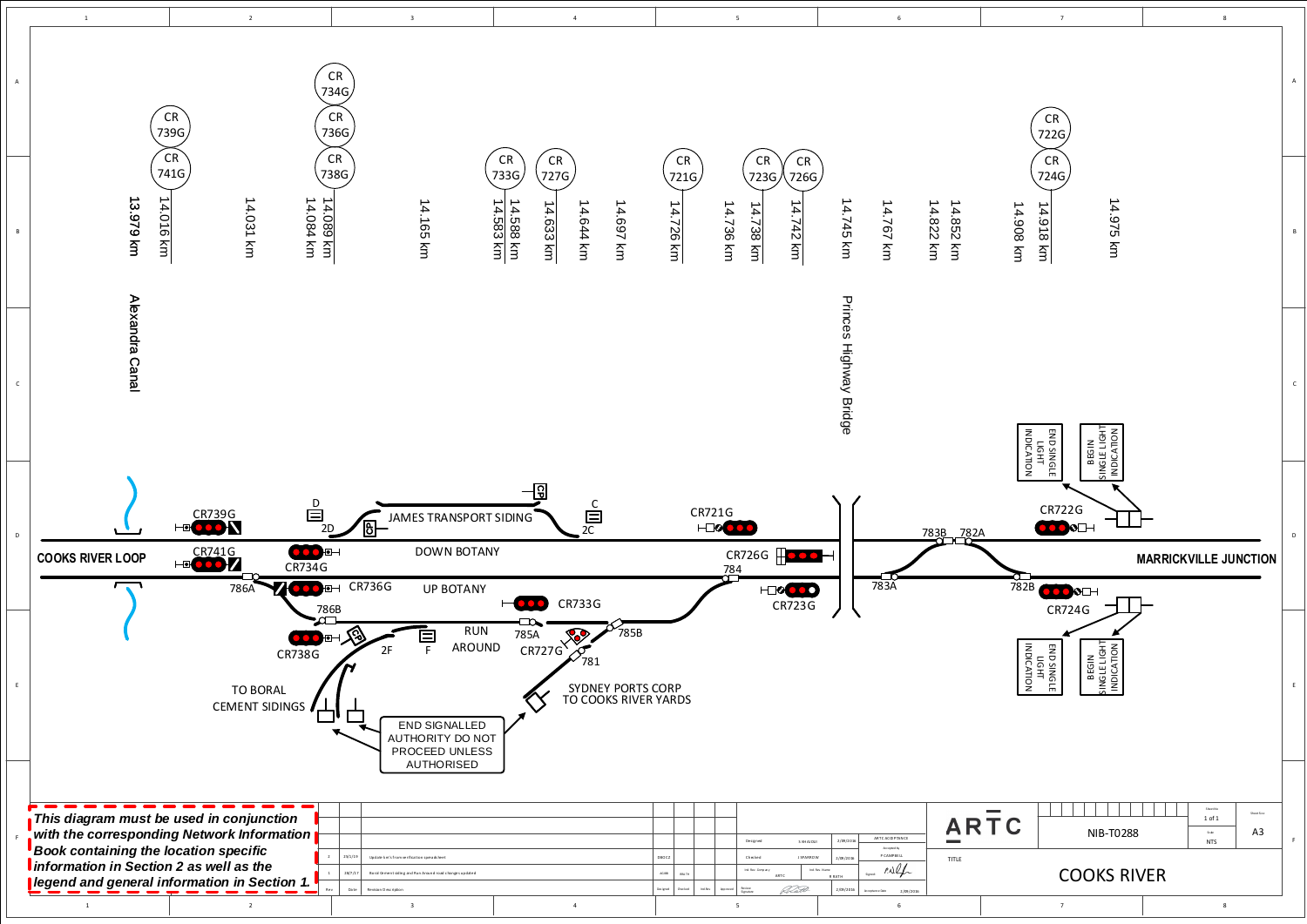<span id="page-6-0"></span>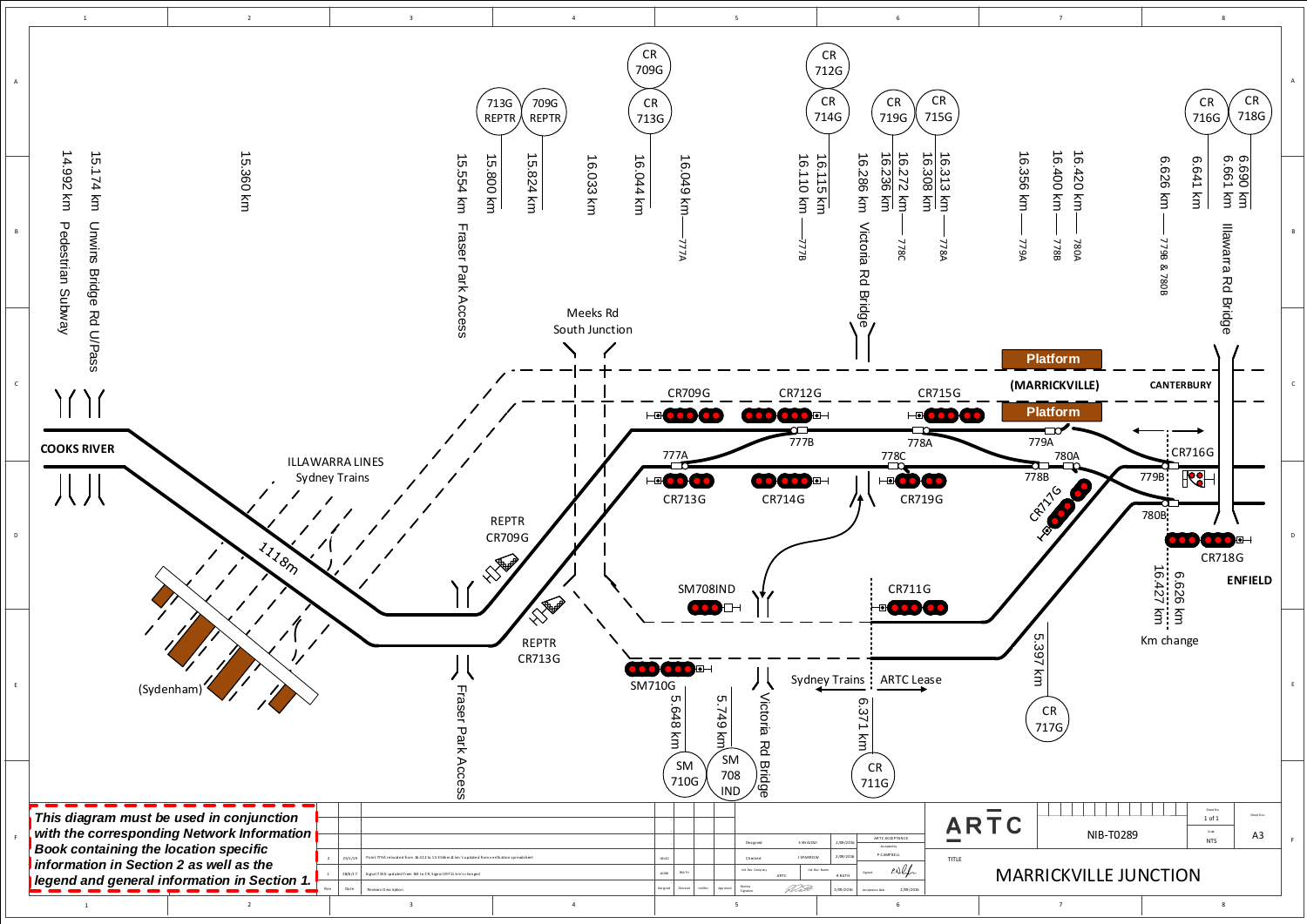<span id="page-7-0"></span>

|                 | $\,$ 1 $\,$                                                                                   | $\overline{2}$                                                                                                                         | $\overline{\mathbf{3}}$                                                                                                                                 | $\overline{4}$                                                                        | $\sqrt{5}$                                                                                                                                                                          | $\boldsymbol{6}$                                                                                                                                                                                      |
|-----------------|-----------------------------------------------------------------------------------------------|----------------------------------------------------------------------------------------------------------------------------------------|---------------------------------------------------------------------------------------------------------------------------------------------------------|---------------------------------------------------------------------------------------|-------------------------------------------------------------------------------------------------------------------------------------------------------------------------------------|-------------------------------------------------------------------------------------------------------------------------------------------------------------------------------------------------------|
| $\mathsf A$     |                                                                                               |                                                                                                                                        |                                                                                                                                                         |                                                                                       |                                                                                                                                                                                     |                                                                                                                                                                                                       |
| $\, {\bf B} \,$ | G<br>7.1<br>7.034 km<br>7.149 km                                                              | G<br>${\sf CR}$<br>7.9<br>720G<br>7.208 km<br>7.476 km<br>7.778 km<br>7.819 km                                                         | G<br>8.4<br>8.169 km<br>8.487 km<br>8.698 km<br><b>8.392 km</b>                                                                                         | G9.2<br>G<br>G<br>REPTR<br>9.2<br>8.9<br>mx 006.8<br>9.084 km<br>9.233 km<br>9.358 km | G<br>10.3<br>10.088 km<br>9.802 km<br>9.515 km<br>10.246 km                                                                                                                         | G<br>G<br>11.5<br>$10.4\,$<br>10.715 km<br>11.411 km<br>11.598 km<br>10.423 km<br>11.491 km<br>10.441 km<br>10.338 km                                                                                 |
| $\mathsf{C}$    | Livingstone Rd Bridge                                                                         | Challis - Albmarle St<br>Wardell Rd                                                                                                    | Duntroon St<br>Ness Ave<br>Garnet St                                                                                                                    | Foord Ave                                                                             | Melford St<br>Pedestrian Bridge<br>Canterbury Rd                                                                                                                                    | <b>Cooks River</b><br>Charles St<br>Beamish St<br>Wairoa St<br>Pedestrian Bridge                                                                                                                      |
| D               | $\mathbf{X}$<br>G7.1<br><b>MARRICKVILLE</b><br><b>JUNCTION</b><br>SHUNTING<br>LIMIT<br>CR720G | $\mathbf{v}$<br>$\mathbf{v}$<br>G7.9                                                                                                   | <b>HURLSTONE PARK</b><br>$\mathbf{X}$ and $\mathbf{Y}$<br>$\mathcal{N}$ and $\mathcal{N}$<br><b>Platform</b>                                            | $\mathbf{v}$<br>G8.9<br>्छनी<br>G9.2<br>G9.2<br><b>REPTR</b>                          | CANTERBURY<br>$\mathcal{N}$ and $\mathcal{N}$ and $\mathcal{N}$<br><b>Platform</b><br>G10.4                                                                                         | $\mathcal{N}$ and $\mathcal{N}$<br>$\mathbf{X}$ and $\mathbf{X}$<br>G10.3                                                                                                                             |
| E               |                                                                                               |                                                                                                                                        |                                                                                                                                                         |                                                                                       |                                                                                                                                                                                     |                                                                                                                                                                                                       |
| $\mathsf F$     | <b>Book containing the location specific</b><br>information in Section 2 as well as the       | This diagram must be used in conjunction<br>with the corresponding Network Information<br>legend and general information in Section 1. | $\overline{2}$<br>17/3/20<br>eTAP review updates<br>-1<br>25/1/19<br>Update km's as per verification spreadsheet<br>Rev<br>Date<br>Revision Description |                                                                                       | Designed<br>S KH AJOUI<br>Checked<br><b>J SPARROW</b><br>Ind. Rev. Comp an y<br>DBOCZ<br>ARTC<br>Designed<br>Ind.Rev<br>Review<br>Signature<br><i>Reatt</i><br>Checked<br>App roved | ARTC ACCEPTANCE<br>2/09/2016<br>Accepted by<br>P CAMPBELL<br><b>TITLE</b><br>2/09/2016<br>PNG<br>Signed:<br>Ind. Rev. Name<br><b>MA</b><br><b>R RATH</b><br>Acceptance Date<br>2/09/2016<br>2/09/2016 |